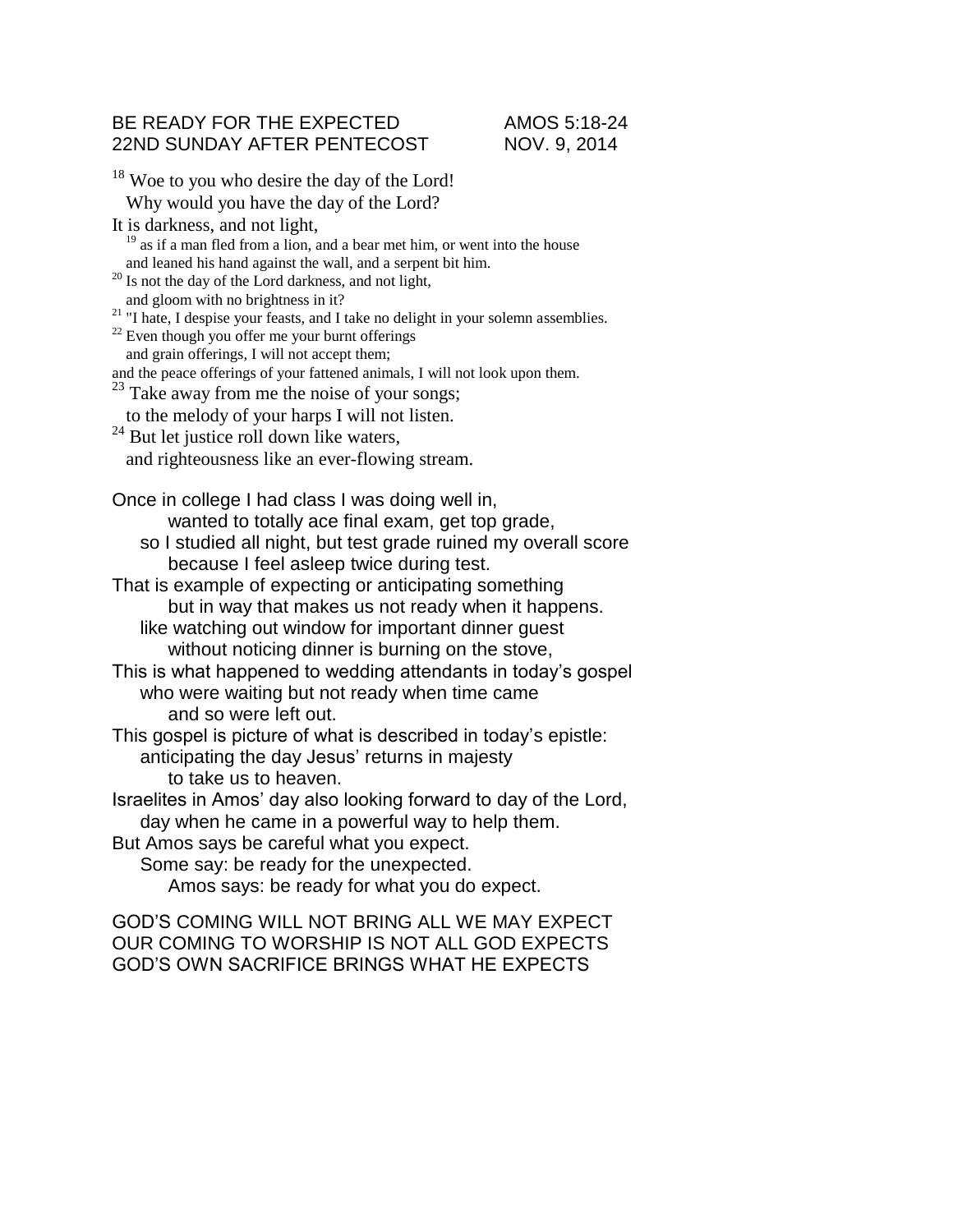GOD'S COMING WILL NOT BRING ALL WE MAY EXPECT  $18$  Woe to you who desire the day of the Lord! Why would you have the day of the Lord? It is darkness, and not light,  $19$  as if a man fled from a lion, and a bear met him, or went into the house and leaned his hand against the wall, and a serpent bit him.  $20$  Is not the day of the Lord darkness, and not light, and gloom with no brightness in it? Israel desiring the day of the Lord was like little brother fighting with brother or sister and saying: just you wait until Dad gets home. but when Dad gets home and starts asking questions he finds little brother is also at fault & he gets punished. In O.T. "day of the Lord" usually refers to when God acts in power to rescue Israel & defeat threatening enemies Amos says, why do you want God to come & blast evildoers when you yourselves are evildoers? Were like man who called 911 about being robbed with gun & when police came they found he was doing drug deal. Amos says, you are afraid of attack by humans but are jumping from frying pan into fire. You will be like a man who hides from lion in the woods but there a bear attacks him, And he runs into his house and slams the door and as he pants, with hand leaning against a wall, a snake comes out of the wall and bites him. i.e. God will not let you escape what you deserve. We, too, tend to desire justice from God or man against our opponents. We watch for the demanding boss or annoying neighbor or schoolyard bully or nasty ex or worthless politician to finally get what they deserve. We must realize that God's justice means judgment on us as well. I have noticed sometimes what psychologists call transference: people assuming of others what is true of themselves. I have been criticized by certain people for faults, - like refusing to listen to the opinions of others that I have realized are actually faults of that person.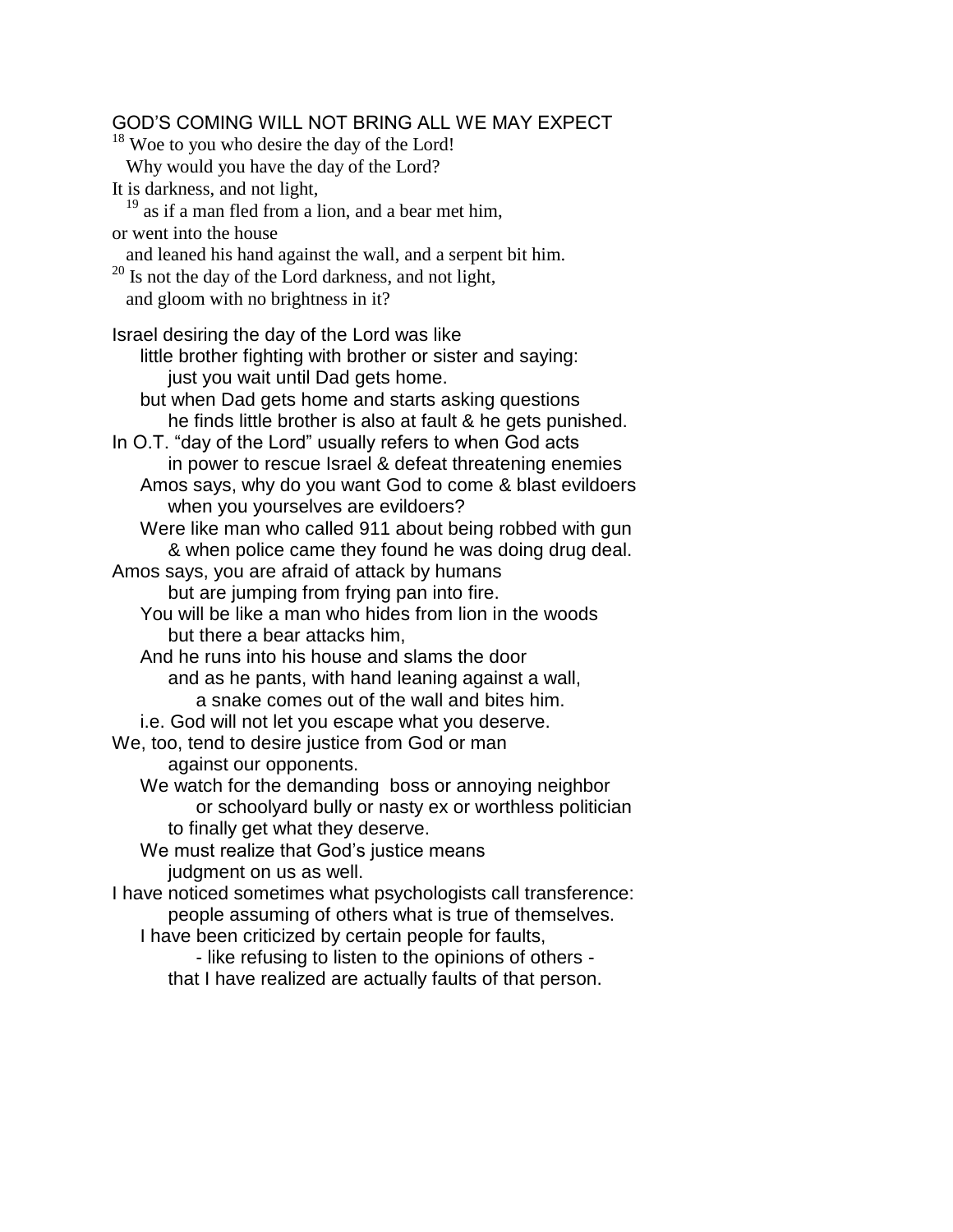It causes me to reflect on whether things that most annoy me about other people might actually be particular faults of my own. This is an important thing to think about when I come to God in prayer and when I come to worship. OUR COMING TO WORSHIP IS NOT ALL GOD EXPECTS  $21$  "I hate, I despise your feasts, and I take no delight in your solemn assemblies.  $22$  Even though you offer me your burnt offerings and grain offerings, I will not accept them; and the peace offerings of your fattened animals, I will not look upon them.  $23$  Take away from me the noise of your songs; to the melody of your harps I will not listen.  $24$  But let justice roll down like waters, and righteousness like an ever-flowing stream. Once when camping, I cooked supper inside enclosed shelter where I set my stove on picnic table, cooked pasta dish that came in a pouch. When I was eating it, I noticed black things like caraway seeds I hadn't noticed before, wondered exactly what it was. Next day I saw sprinkles of same in that spot on table and realized bats were hanging directly above. What I assumed was delicious was actually disgusting. This is what God was saying about Israelite worship. They thought their sacrifices were pleasing aroma to God, but he said they turn my stomach. They thought their songs were beautiful melodies. God said: I can't stand the racket. Because what they said and did in worship was ruined by nasty things they did in rest of life. While expecting God's blessing on themselves their unjust, unrighteous life was not blessing to others. Same would be true of our worship if we praised God, singing about how wonderful, powerful and majestic he is with assumption this great God is on our side, without first repenting of our sins & asking for mercy. Or if we brought what we thought was generous offering while way we made this money or used rest of it was tainted by greed, selfishness or dishonesty.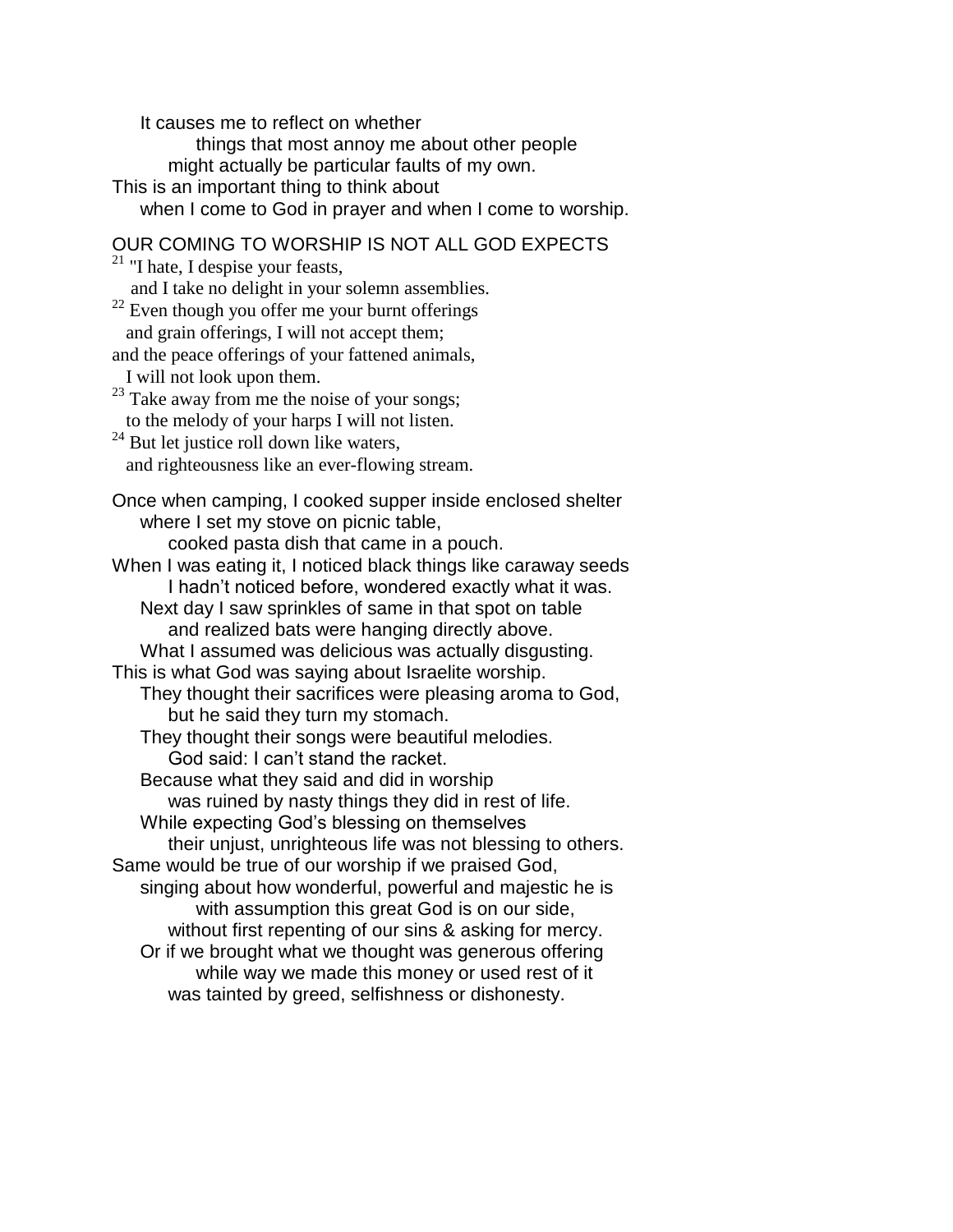Amos says let justice flood like water over everything evenly, not just isolated puddles or sprinkles of it in our life. Let righteousness keep flowing like river, not gully drying up or like faucet you turn on & off when you feel like it. If Amos called for justice in our society today, he might point out we have problem with  $4<sup>th</sup>$  commandment about authorities, behaving like no one has right to tell me what to do as if they know better than me. we have problem with  $5<sup>th</sup>$  commandment about killing, living careless lifestyles that are unhealthy for us and create unhealthy environment for others. we have problem with  $6<sup>th</sup>$  commandment about sexuality, displaying it everywhere & using it to sell everything as if it were nothing special and exclusive. we have problem with  $7<sup>th</sup>$  commandment about stealing, as if I can use any data/content can I get as I please, while meanwhile trying to stay anonymous so I am not accountable for anything I say or do. we have problem with  $8<sup>th</sup>$  commandment about reputations when we assume worst of others different from me and don't realize how we are effected by prejudices. we have problem with  $9^{th}$  & 10<sup>th</sup> commandments on greed when we assume we have right to all we can get without thinking about how it might keep others from having what they need. Keeping first table of the law, about relationship with God, cannot be separated from 2<sup>nd</sup> table about loving neighbor. Point is, just coming to church, going through motions & saying right things, is not all God expects of our worship.

So, why do we come to worship & what can we expect from it?

GOD'S OWN SACRIFICE BRINGS WHAT HE EXPECTS

 $22$  Even though you offer me your burnt offerings and grain offerings, I will not accept them; and the peace offerings of your fattened animals, I will not look upon them.

Text itself may seem like Amos' description of day of the Lord: gloom & darkness with no brightness in it. It is all condemnation & no comfort.

In fact, this is true of whole book of Amos until end. He may seem like old grump saying nothing good on anything.